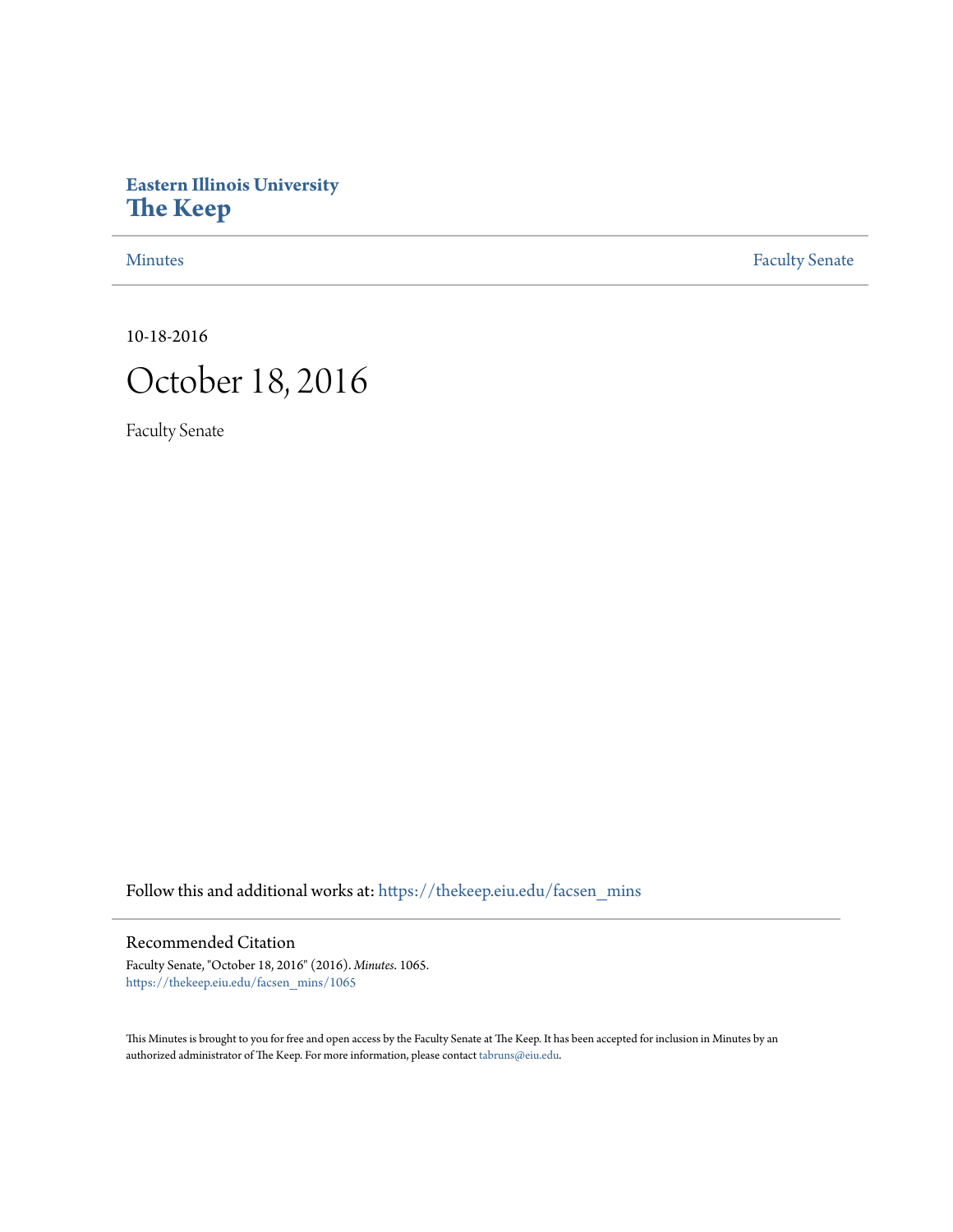EIU Faculty Senate Session Agenda October 18th, 2016, 2:00 – 3:50 PM Booth Library Conference Room

I. Attendance and Welcome 2:00 PM

Welcome – Chair J. Robertson Senators in Attendance – Abebe, Corrigan, Eckert, Gosse, Hugo, Hung, Oliver, Robertson, Rosenstein, Sterling, Stowell, Waller, Wharram, B. Young, B Berglund (Student Senate), L. Young (SVPAA), Guests in Attendance – G. Aylesworth (PHI), J. Blitz (UPI), L. Burnhum (Journ), C. Flatt (AA), A. Haynes (DEN), D. Klarup (COS), B. Lord (AA), S. Park (ENG), A. Shelton (CAH), TML Scholz (CMN, WST, LASP),

II. Approval of Minutes from October 4<sup>th</sup>, 2016 2:00-2:05 PM Approval of Minutes – Eckert & Wharram Comments/Edits – Robertson - last page of minutes – concerns our brief discussion last time about downsizing Faculty Senate and potentially CUPB – 'might be too significant for Faculty Senate' – clarification = 'that proportional amount of downsizing for Faculty Senate might make the senate too small' Vote – All in attendance except Hung Absention - Hung

### III. Committee Reports

- 1. Executive Committee 2:05-2:10 PM
	-

a. President Glassman's Address 2:10-3:00 PM Appreciate opportunity to meet with you today. Have received a variety of communications, many related to data relevant to EIU Vitalize project. Here to present, clarify, and listen to concerns from the Faculty Senate and the Budget Transparency Committee regarding data for Workgroup #4 and #7. P. Glassman – I firmly don't agree with some of the conclusions of the B.T.C regarding the P/Ls for academic and athletic units. I do believe the data is accurate and helps answers at least some of the questions that need to be answered for this project. The academic  $P/L$  and athletic  $P/L$  are only 'one piece' of information under assessment for larger decisions to be made. I hope you and the work groups realize this. The P/Ls are not a sole criterion to be used for decision or recommendation to be made about academic departments. However, I firmly believe that the  $P/L$  info is important for review by subcommittees. Provides some examples of where/when the P/L data would be useful. Identifies C. Flatt and P. McCann as staff that have been asked to create the P/L statements.

P. Glassman – Further discusses concerns brought forward in the BTC document. Understood – the P/L documents are unable to answer 'all questions' involved in the vitalization process. The P/Ls do provide only one view of the current situation.

P. Glassman – is everyone clear on the P/L methodology? Or should I review it right now?

B. Young – that would be useful (to review)

P. Glassman – the P/L docs were developed to analyze EIU Ledger 1 revenues/expenses (true dollars) generated by each department. Scenarios could be a net (positive) or loss (negative). First scenario – how much tuition revenue generated by students taking courses in academic departments – analyzing real dollars from tuition. Total tuition revenue = gross tuition in Ledger 1 per department. Reminder - not every student pays the same in real dollars – which has been a real concern of the Faculty Senate BTC. Scholarships and waivers are removed from department  $P/Ls$ . Why? – department does not control who gets a scholarship. Second scenario – tuition revenue (real dollar) generation by students per academic major regardless of which class they are taking across campus, subtracted by Ledger 1 expenses. In both of these scenarios, revenue is subtracted from departmental expenses, but does not count 'overhead' costs (like facility maintenance) – just simple ledger 1 expenses. In both of these scenarios real revenue is brought in – including Pell and MAP money-although unsure of MAP \$ in the future. Hopefully will be received. Now on to answers to BTC questions regarding the methodology.

P. Glassman – first question to be answered – 'why are scholarships and waivers deducted from departments?'. Answer - Spreadsheet scenarios only look at 'real' ledger 1 dollars received by EIU – we did this to see what the 'real dollar compliment' was to the university or to the department. Could this be done without scholarships and waivers included? – yes. The spreadsheet is transparent – it identifies amount of scholarships and waivers on the document. The data is on the website and available.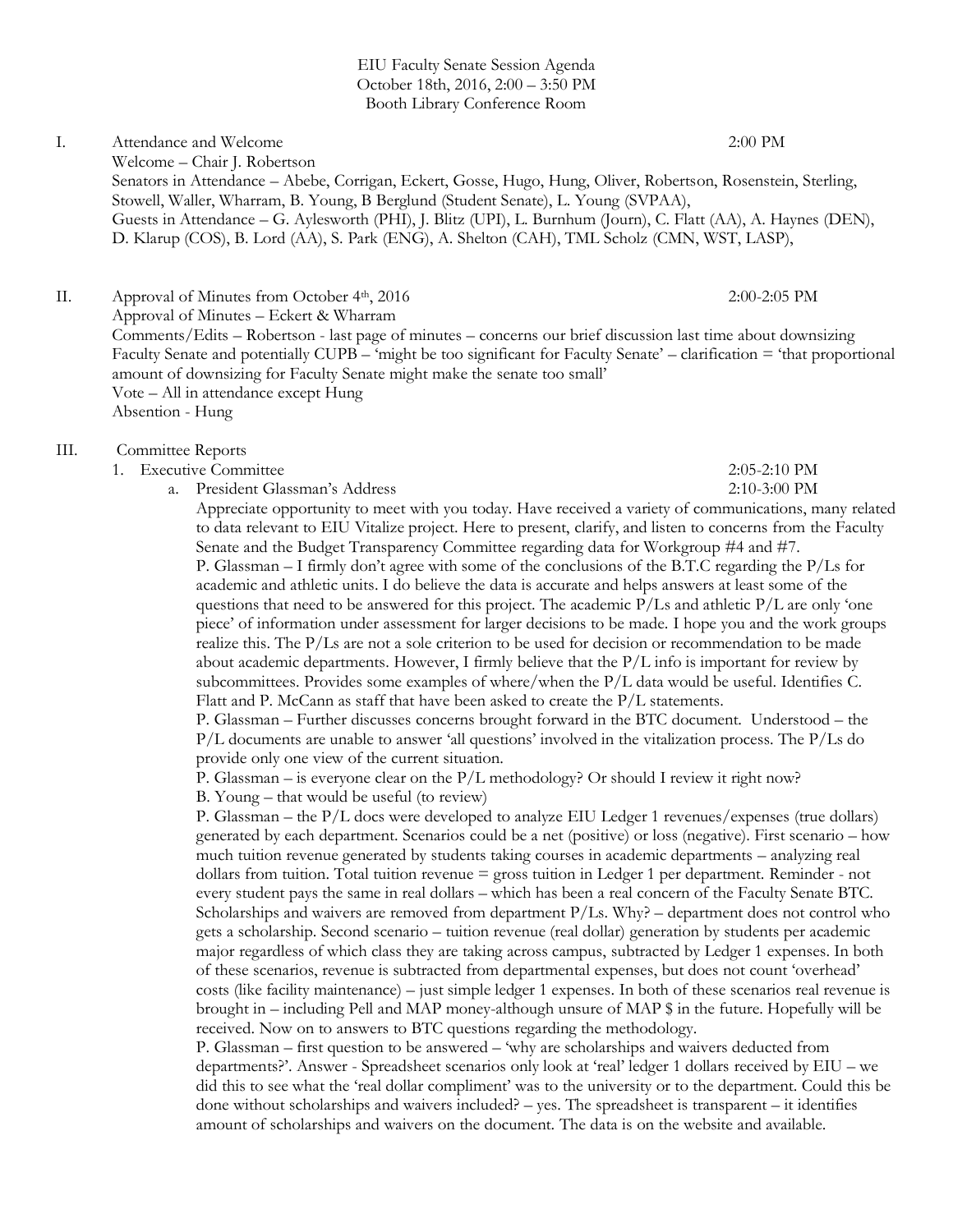P. Glassman – problem with that is that it converts the analysis to something different than a gross profit analysis (or 'real' profit analysis) – but some of the dollars never were received by the academic department. So it would be called something else at this point

P. Glassman – next question dealt with 'high performing students' – many majors have high-performing students (scholars) – does taking off the scholarships from the  $P/L$  docs penalize the department? – not necessarily the case – the administration will consider the high quality scholarship students in a particular department and understand that their scholarship  $\$ s are not included in the  $P/L$  – this will be considered in a different criterion

P. Glassman – another question was related to external grant dollars – how are they being considered/credited for an academic department? – the BTC was concerned about not counting that money in the  $P/Ls$ . Answer = grants and contracts are not ledger 1 revenues, but are 'zero sum' revenue activities. Used to pay for research expenses (supplies, sometimes buying research time for faculty) P. Glassman - Provides additional comments about how research money won't be captured in the P/L docs. But it will be considered in the holistic evaluation of the academic department – this is highly meritorious for departments = Will be considered in the 'totality' of the evaluation process. P. Glassman – next question about senior seminars – who gets credited for the tuition revenue generated? Answer – the tuition revenue generated from the course goes to the department of the instructor.

P. Glassman – what about study abroad courses? Treated like any other course. Tuition revenue credit will be given to the appropriate department based on the class subject code ( $ex = Art$ ). Reminder - these programs are also 'zero sum' activities. Any excess \$ are supposed to be returned to students. P. Glassman – next question - what about data from non-appropriated ledgers (gifts/scholarships)? Misleading? No – if revenue sources are included from other ledgers (Ledger 2 or other), then expenses should also be included as well ('zero sum'). Ex  $=$  large donor gift accounts exist in some departments  $$ at some point the \$ needs to be used. Policy is gift \$ should be used within 2 years.

P. Glassman – next question - what about dep funds spent on GAs that end up benefitting outside departments? Discusses writing center scenario with English GAs staffing the EIU writing center. Answer  $=$  the  $P/Ls$  don't have a response for this situation. The chair, dean, and assessment process must account for this type of situation. Discusses another department situation involving tuition waivers from the state for students, which causes a negative P/L assessment. Department needs to bring this up. P. Glassman – next question is on student-athlete scholarships. Discusses GIA fees and fee distributions by administration. EIU athletics does not tell student-athletes what to major in. Note – EIU athletics must pay for scholarships.

P. Glassman – academic P/Ls don't take into consideration of other important work of the faculty in departments (research, service, teaching outside home department, etc) – doesn't that seem unfair?. Probably so – difficult to reflect all credit for all of these valuable activities on the  $P/L$  statements. Discusses how some expenses are transferred from one unit to another depending on the situation ( $Ex -$ Director of Faculty Development used as an example – expense for those CUs are picked up by the Provost's office). The CUs are a managerial issue by administrators per department. The Chair has accountability for CUs in the department, and make managerial decisions related to CUs as they see fit. Rosenstein – thanks for answering these questions. We understand the limitations of the P/Ls. For the last few years much transition across campus – lots of sensitivity has developed ('raw nerves') due to uncertainty – not knowing future outcomes sets people into a defensive mode – so the  $P/Ls$  were circulated first – 'real-time' data– indicating that if negative balances existed in departments, cuts would soon follow. Thought of cuts because of negative  $P/L$  balances creates questions and anxiety – key question of 'what makes us a strong university?' Hard to explain beyond  $P/Ls$  – hard to place value on research, service, etc –  $P/Ls$  can't explain the qualitative value within departments. Easy to read  $P/Ls$  and make decisions, but not as easy to assess value of research and creative and factor those variables into the decision making process. This factors may have caused the initial response to the P/Ls.

Rosenstein – as a faculty member, we believe that we are 'all in this together'. We don't want our students to feel like we are pitting athletics vs academics. Athletics P/Ls were created and interpreted in a different way than the academic departments. 'Zero sum' accounting methods were applied to academics but not athletics? Why were the methods different? Use of different methods leads to different conclusions of gross profit and loss statements. It made it appear that athletics received different treatment of what and how they had to report data, along with recent budgetary issues experienced by EIU athletics. This created more tension between academics and athletics.

Rosenstein – I serve on one of the work groups. I can only speak for my work group – we see the  $P/Is$ as only one piece of data to consider in the larger process. I trust my peers that they will look at all of the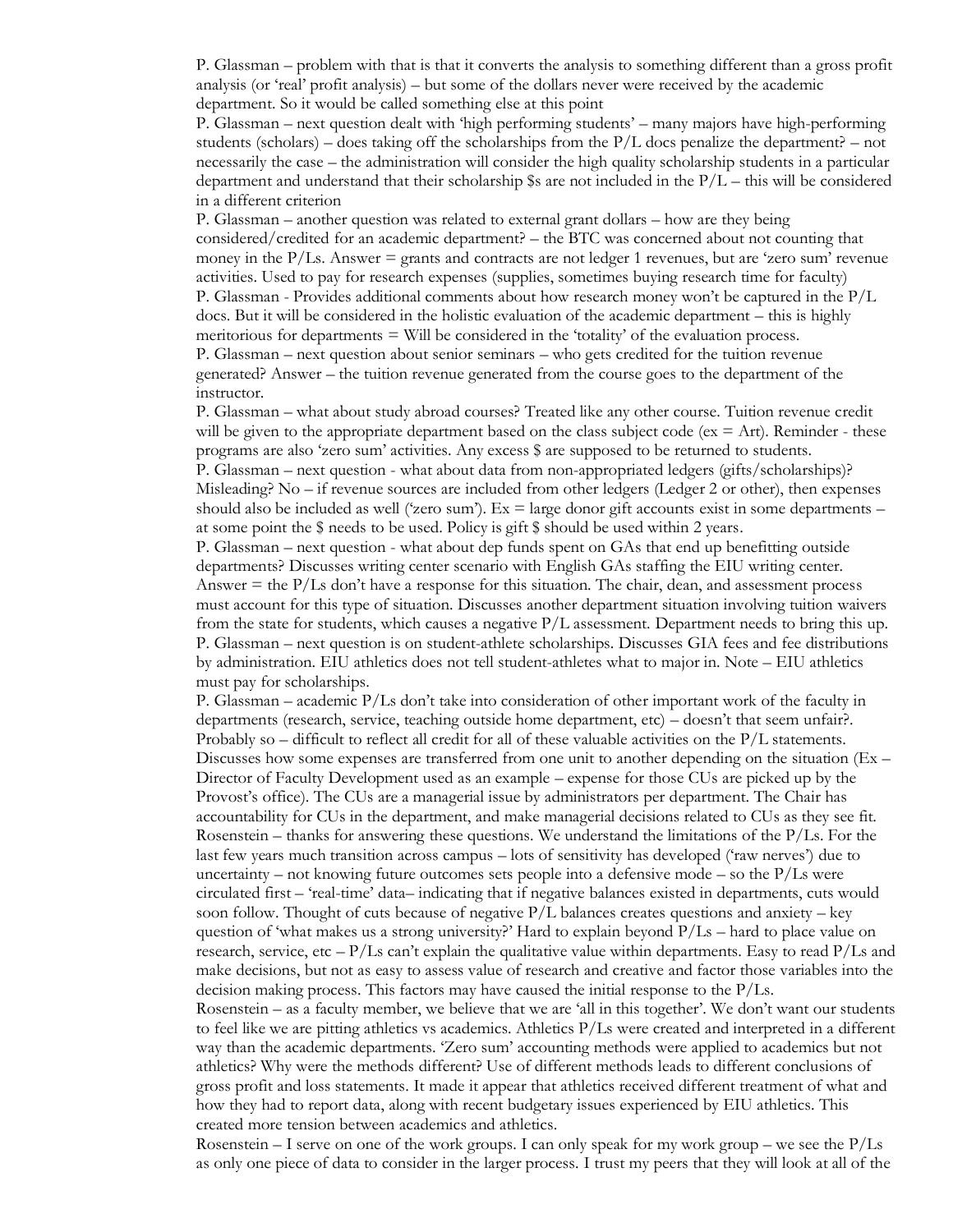data, not just P/Ls. I wonder about other data and info that will be released that will impact decisions in this process. P/Ls went from 'rumor' to 'reality', but they only consider the net profit or loss, nothing qualitative. This is why we are asking these questions.

P. Glassman – thanks for your questions and comments – don't forget that I was a professor, faculty senator, chair, and dean. I've been in your shoes and understand the trepidation felt about the current process. I have lost a job earlier in my career during a major program review – entire department of faculty lost our jobs at Virginia Tech. So I know the gravity of the situation at EIU. However, I also know the importance of looking at data holistically to help us make important decisions. We can't maintain the status quo. Change is needed because we can't support our structure with current tuition dollars.

P. Glassman – athletics is a different entity than academic departments. They almost have to be treated differently that academic units. More like comparing 'apples' and 'oranges'. If we just talk ledger 1 funding with EIU athletics, that department has a \$1.3 million deficit. We provide institutional support to from appropriated dollars to help them balance this annual deficit. This begs the question 'what is their value to the university'? Provides more background on deficits with athletics and change of leadership at EIU. Deficit used to be \$1.8 million a few years back with Dr. Perry. I reduced it to \$1.3 million because of the budget crisis. Discusses difference between ledger 1 and ledger 2 (student fees) funds for athletics. Again refers to comparison between athletics and academics is more like 'apples and oranges' P. Glassman – discusses ledger 2 monies for athletics. Why do we count housing and dining \$ for athletics? Athletics has ledger 1, 2, 3, & 5 revenues. What's different about intercollegiate athletics than academic departments?

P. Glassman – EIU athletics must pay for their scholarships, housing, and dining expenses in real dollars (cash) to EIU. These expenses are not just waived off a budget doc. Athletics also has to pay for all or most of their overhead costs and deferred maintenance (fields, yards, track, courts, etc). Example of EIU tennis – the athletics department had to pay for the resurfacing of the EIU tennis courts. Another example was the resurfacing of the football field/track a few years ago. Athletics also requires all studentathletes that they have to live in EIU resident halls freshman and sophomore years (not an EIU policy – generates additional housing and dining revenue). Begs the question - Should all EIU fresh and sophomores stay in residence halls? Something to consider – ISU requires this right now. That would benefit EIU housing and dining directly, which could be used to revamping residence halls, which might lead to more students choosing EIU because the on-campus housing would look nicer. Local landlords would be disappointed but we don't conduct business for local landlords directly in mind.

P. Glassman – the major issue/concern from the BTC is about why athletics is getting credit for tuition? P. Glassman – because EIU athletics incurs the real costs of housing and dining. Seems reasonable that EIU athletics should get credit for that revenue. Currently 499 student-athletes identified by EIU athletics. Vast majority of student-athletes have been recruited by the coaches. Most of EIU athletics teams do not allow walk-ons – nor do they host tryouts. These reasons and others suggest that EIU athletics should benefit from the tuition revenue generated by these students. How much credit? Currently academic departments and EIU athletics are both getting full 100% credit for tuition generated by student-athletes. These are tangible benefits of sponsoring an athletics department. Other intangible benefits of sponsoring intercollegiate athletics include donors, alumni relations, advertising from successful former EIU athletics (mentions Garrapolo), etc.

P.Glassman - Adds comments on hypothetical reclassification to NCAA DIII – pros and cons of that type of move and impact on  $P/Ls$ . It's a big 'what if' – no competition against ISU, U of I and other Division I teams, impact on student recruitment, donor connections, exposure, damage to EIU brand (dying university?),

P. Glassman – while at University of Southern Indiana (NCAA Division II), the school had to make a significantly larger contribution of institutional support to athletics.

Hung – regarding intercollegiate donors and alumni relations – I've been told that when people make donations to athletics, it stays in athletics. I would like to see a clearer assessment of the benefits of these donations (athletics only? or also academics?). In what ways are these donations assisting the academic mission of our school? If EIU athletics is great for EIU, we need to examine benefits to EIU academics. P. Glassman – donations to EIU athletics stays in athletics. It does not cross-over. When I meet with academic donors, they often inquire about EIU athletics, even though they are not giving money to athletics. This happens on a regular basis. Athletics keep donors engaged and following the university. Rosenstein – if a gift to athletics for scholarships occurs, does that become 'real' dollars for academics? P.Glassman - correct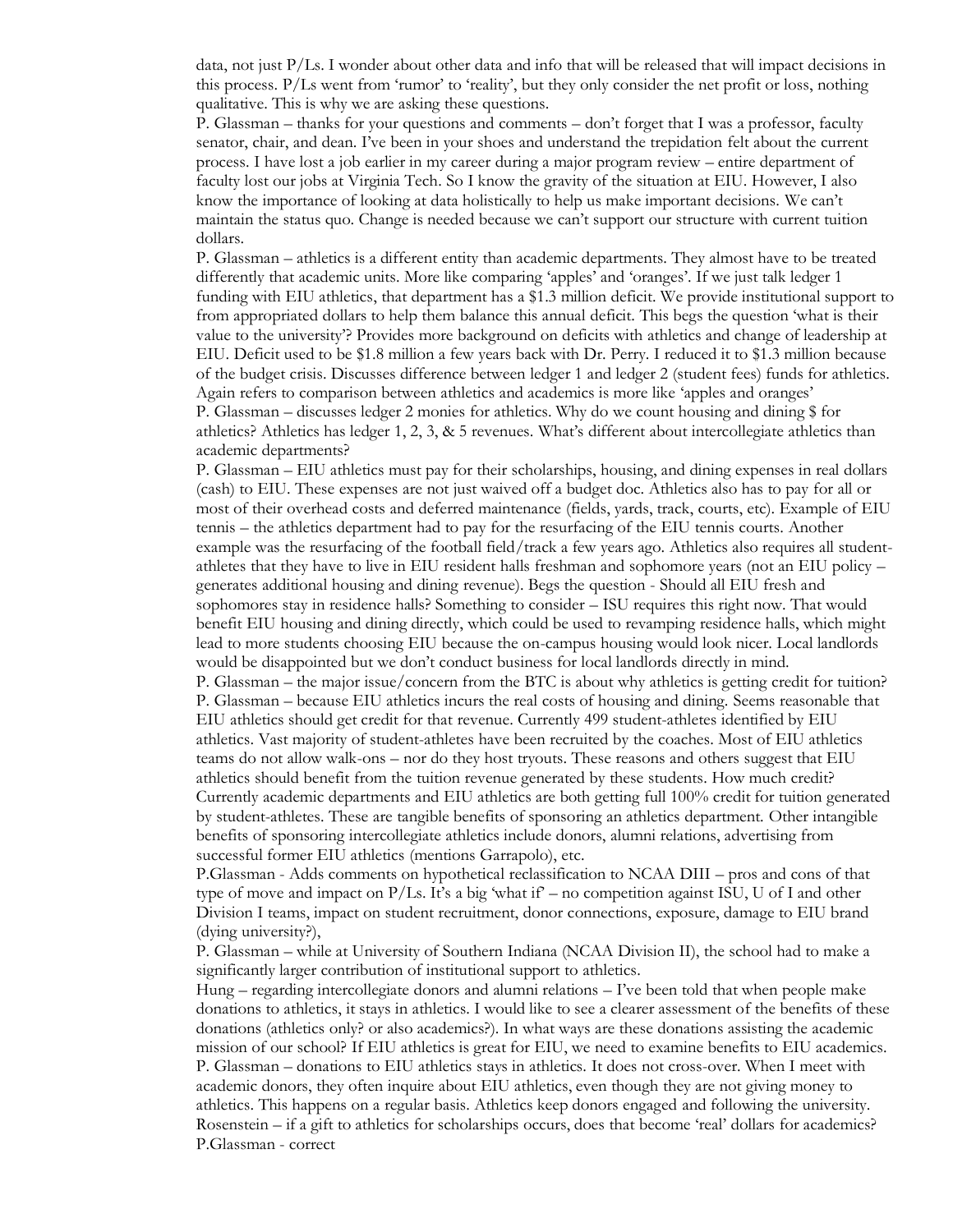Gosse – I appreciate you mentioning that the P/Ls are only one piece of the process or 'story'. Is there a rubric or template for how academic chairs should use to promote the value of their academic departments ('toot their own horn')?

P. Glassman – no template has been created but the chair of each department knows their department the best. They should lead the promotional efforts for their own departments. Discusses future steps in the Vitalize process that might allow a chair to step forward and provide clarification on a proposed recommendation from a work group. There is a feedback model in place that will be used before I see work group recommendations and act on them.

Guest (faculty member) – can we fix problems through simple accounting? Or do we need state support? Should we discuss how to survive without state support? And should we avoid cutting programs because once cut we will never get them back? This is also a matter of reputation as well? We had a high reputation across the state but it has suffered. Value of education is difficult to measure in money. Stowell – thanks for visiting and responses to BTC questions =Very educational. As a work group chair, this type of education/information that you have shared today needs to be more broadly distributed to all work groups and across the greater campus.

P. Glassman – the P/Ls provide data on revenue and expenses, but that's all. I don't have any preconceived decisions that I want to make. We have revenue centers and expenses centers across the university, such as facility maintenance –cost real dollars. Discusses response this past summer to poorly maintained campus grounds – has impacted college decisions (refers to letter received). Discusses factors that affect the university, including 'public perception'.

P. Glassman - We need to live by ledger 1 funds. Two pieces of ledger 1 funds – state appropriation dollars and tuition dollars (both a bit 'shaky' right now). The state's poor support is causing students to think twice about attending EIU. State appropriation has gone down every year for the past decade, with little hope in the trend reversing. The best case might be at least a stable appropriation for the next few years. But costs will continue to go up. The place we need to move is increasing the amount of tuition revenue but not the price point = increased enrollment at EIU. Higher education is changing. Students used to come to college to learn, grow, and then go find a job. Students are now coming to get a job. There needs to be distinguishing programs at EIU that lead to careers and jobs, based on US workforce information and market trends. The long-term solution is to remain a public comprehensive university that prepares students for their first job and beyond. Conclusion - the current model needs to change at EIU, with new programs to satisfy future student consumer wants and needs. We have 10,000 students each year interested in EIU, but we are having trouble getting them to campus.

Hung  $-1$  agree with your vision with where EIU needs to go  $-1$  think the process we are doing is important – articulates additional reactions from the faculty to the  $P/Ls$  – one jarring point from the P/Ls is the heterogeneity within the docs although so many variables unique to each department and program – your explanation of the reason and purpose of the docs was helpful – but the docs still create tension and the tension was not properly channeled – maybe more established channels of communication to/from faculty and public that have useful information for workgroups to consider would have been useful – and workgroups reaching out to campus and public is really critical – hopefully all work groups will consider some level of communication channel between campus/public – at least to key stakeholders – provides comments about work group #2 and efforts to gather input from stakeholders – comments will help to better understand differences in P/Ls

Hung  $-1$  agree with you on the numbers (data) – faculty are not used to analyzing budgetary data – we have rarely had to 'report' on dollars/cents in the past – we are used to reporting on graduation rates,  $\#$ of majors, assessment data, etc. Steep learning curve for faculty to account for our own existence = this may have caused a 'reactionary response' to the  $P/L$  data – but that really should have been the primary message from the data. Maybe we are looking at a cultural shift at EIU with more data-based accountability, with  $P/Ls$  being only one piece of data of many that are important to consider  $=$  knowing this will reassure faculty on campus.

P. Glassman – workgroup #7 has the templates from program analysis three years ago. There is good and usable data that still exists from that exercise for the work groups. When we created the P/Ls for this project, we met with the council of chairs and I asked them who the data should be available to: Entire community or just administrators? Work groups, deans, chairs, EIU community? No complete agreement due to transparency concerns (pros and cons discussed).

Sterling – there is a great deal of trepidation regarding workgroup #7 – not just because of fear of change  $-$  you have emphasized the P/Ls are just one piece of data for decision-making  $-$  but across campus faculty are fearful – why? - we don't know who is serving on workgroup 7 – the concern is that decisions will be made by people that don't understand the diversity of academic departments and the other data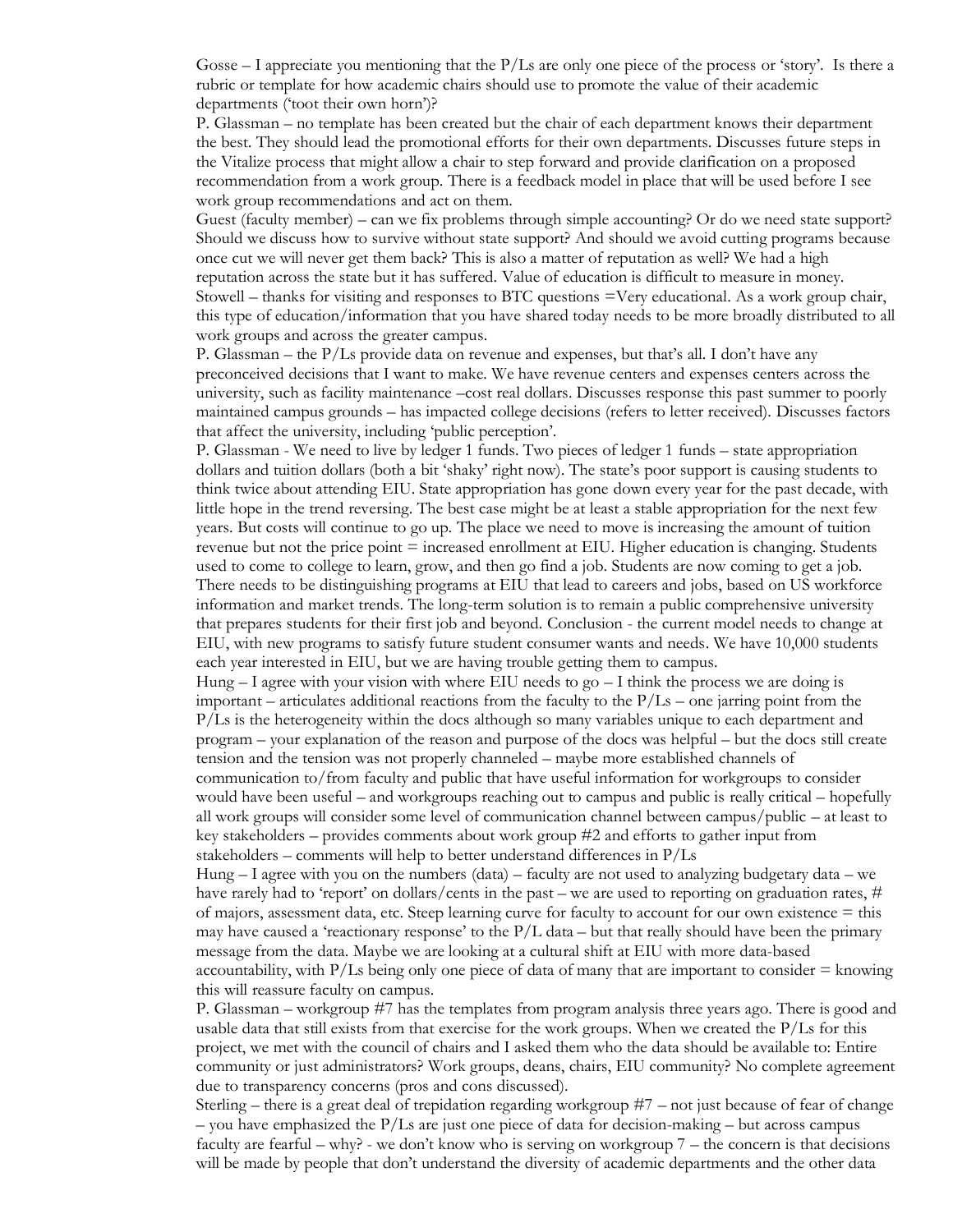needed to be considered in assessing 'quality' and 'importance of mission' before decisions are made – the reports from workgroup #7 is that because of so much data involved and so limited amount of time, P/Ls alone may, in fact, be primary (only?) data used to make key recommendations/decisions. Maybe after preliminary recommendations are made by work groups, department chairs will have a chance to respond?

P. Glassman – I believe members of work group #7 will have the ability to discern data and make sound decisions. To my estimation these are good people and will be able to do the job (represent faculty). Lots of years of faculty experience across campus, along with a few non-faculty committee members who are competent, bring a different element to the discussion, and who I trust. Hopefully it's not based on the fact that I selected the images. So let's not pass judgment until we see the product of their work. Sterling – response = this is the committee that faculty members were primarily concerned about, and faculty have yet to be reassured that the work group members will accurately represent faculty priorities beyond the P/L data.

P. Glassman – I think whatever the recommendations are, then reviewed by the chairs, and maybe revisited by the work groups, will be accurate as they are presented to me.

Abebe – thank you for explaining the process today. Our responsibility (faculty senate) is to watch out for faculty interests and to advise the president on the issues that concern the faculty. Your explanation of EIU athletics was accurate – the program brings direct benefits to this campus. What has happened around campus recently is an accounting maneuver which is misleading on the athletics profit and loss sheet that has created tension between academics and athletics. If we treat athletics the way we are treating them right now (within the P/L docs and within this process), we very well may pit one group of students against another. I have many student-athletes in my classes and I enjoy having them in my classes. When asked their purpose for being on campus and what they are paying for, they mention that they are here for their education, not for their sport. The accounting maneuver used will not promote long-term, sustainable support for athletics on this campus. Further, it confuses the concept of 'studentathlete' on this campus. I think the faculty senate does not want to create more tension on the issue, but I would encourage you to take this into consideration as we continue to try to build relationships between athletics and academics at EIU.

Rosenstein – what is the official channel for information coming out of the workgroups? Minutes available or task force chair disseminating information to the campus? Progress reports for the workgroups?

P. Glassman – work groups were asked to keep minutes of meetings. I will follow-up with work group chairs on this.

Eckert – limited minutes currently available only

Hung – will draft recommendations be available to everyone?

Glassman – draft recommendations will be submitted to relevant VPs, who will then take them to unit leaders for discussion.

Hung – can I access draft recommendations from all workgroups by early November? Campus community should be able to access and recommendations through concrete channels of distribution. Robertson – thanks for your time today President Glassman

P. Glassman – thanks for spending this time together to discuss these important items. We are all in this together.

| b. Provost's Report, Provost Blair Lord | $3:00-3:05$ PM |
|-----------------------------------------|----------------|
| 2. Elections Committee                  | $3:05-3:30$ PM |
| 3. Nominations Committee                |                |

- 4. Faculty-Student Relations Committee
- 5. Faculty-Staff Relations Committee
- 6. Awards Committee
- 7. Faculty Forum Committee
	- a. Faculty Forum Follow-Up (Forum occurred on Wednesday, October 12th at 4PM)
- 8. Budget Transparency Committee
- 9. Ad hoc Committee on Extracurricular Athletics

#### IV. Communications

- 1. Faculty Senate Minutes from October 4th, 2016
- 2. CAA Minutes from October 6th, 2016
- 3. Communication from Provost Lord Concerning AY '19 Academic Calendar